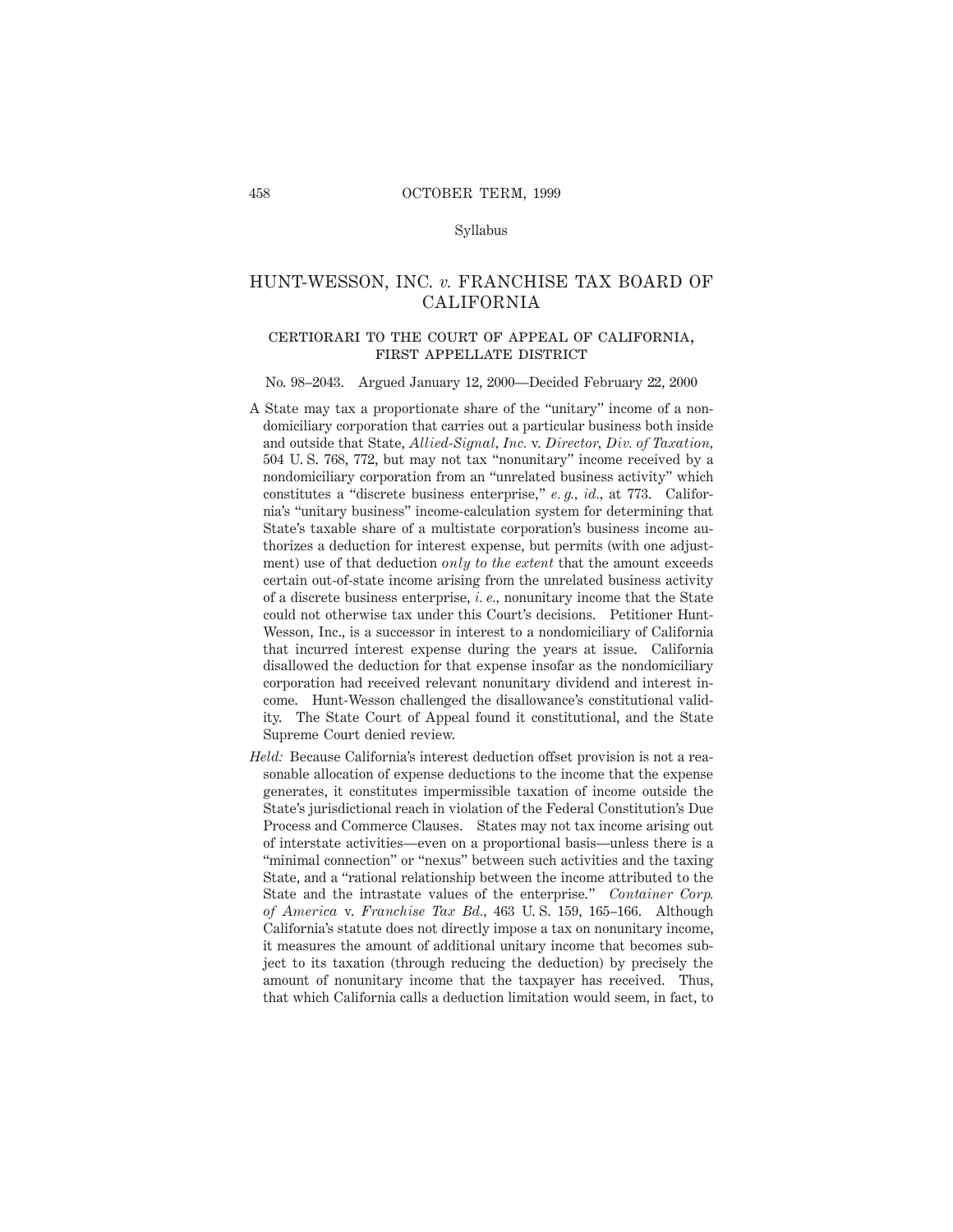#### Syllabus

be an impermissible tax. *National Life Ins. Co.* v. *United States,* 277 U. S. 508. If California could show that its deduction limit actually reflected the portion of the expense properly related to nonunitary income, however, the limit would not, in fact, be a tax on that income, but merely a proper allocation of the deduction. See *Denman* v. *Slayton,* 282 U. S. 514. The state statute, however, pushes this proportional allocation concept past reasonable bounds. In effect, it assumes that a corporation that borrows any money at all has really borrowed that money to "purchase or carry," cf. 26 U.S.C.  $\S 265(a)(2)$ , its nonunitary investments (as long as the corporation has such investments), even if the corporation has put no money at all into nonunitary business that year. No other taxing jurisdiction has taken so absolute an approach. Rules used by the Federal Government and many States that utilize a ratio of assets and gross income to allocate a corporation's total interest expense between domestic and foreign source income recognize that borrowing, even if supposedly undertaken for the unitary business, may also support nonunitary income generation. However, unlike the California rule, ratio-based rules do not assume that *all* borrowing first supports nonunitary investment. Rather, they allocate each borrowing between the two types of income. Over time, it is reasonable to expect that the ratios used will reflect approximately the amount of borrowing that firms have actually devoted to generating each type of income. Conversely, it is simply not reasonable to expect that a rule that attributes all borrowing first to nonunitary investment will accurately reflect the amount of borrowing that has actually been devoted to generating each type of income. Pp. 463–468.

Reversed and remanded.

Breyer, J., delivered the opinion for a unanimous Court.

*Walter Hellerstein* argued the cause for petitioner. With him on the briefs were *Charles J. Moll III, Edwin P. Antolin, Fred O. Marcus,* and *Drew S. Days III.*

*David Lew,* Deputy Attorney General of California, argued the cause for respondent. With him on the brief were *Bill Lockyer,* Attorney General, and *Timothy G. Laddish,* Senior Assistant Attorney General.\*

<sup>\*</sup>Briefs of *amici curiae* urging reversal were filed for General Electric Co. by *Carter G. Phillips, Scott J. Heyman, Nathan C. Sheers, John Amato, Amy Eisenstadt,* and *Frank A. Yanover;* and for Tax Executives Institute, Inc., by *Timothy J. McCormally* and *Mary L. Fahey.*

Briefs of *amici curiae* urging affirmance were filed for the State of Idaho et al. by *Alan G. Lance,* Attorney General of Idaho, and *Geoffrey L.*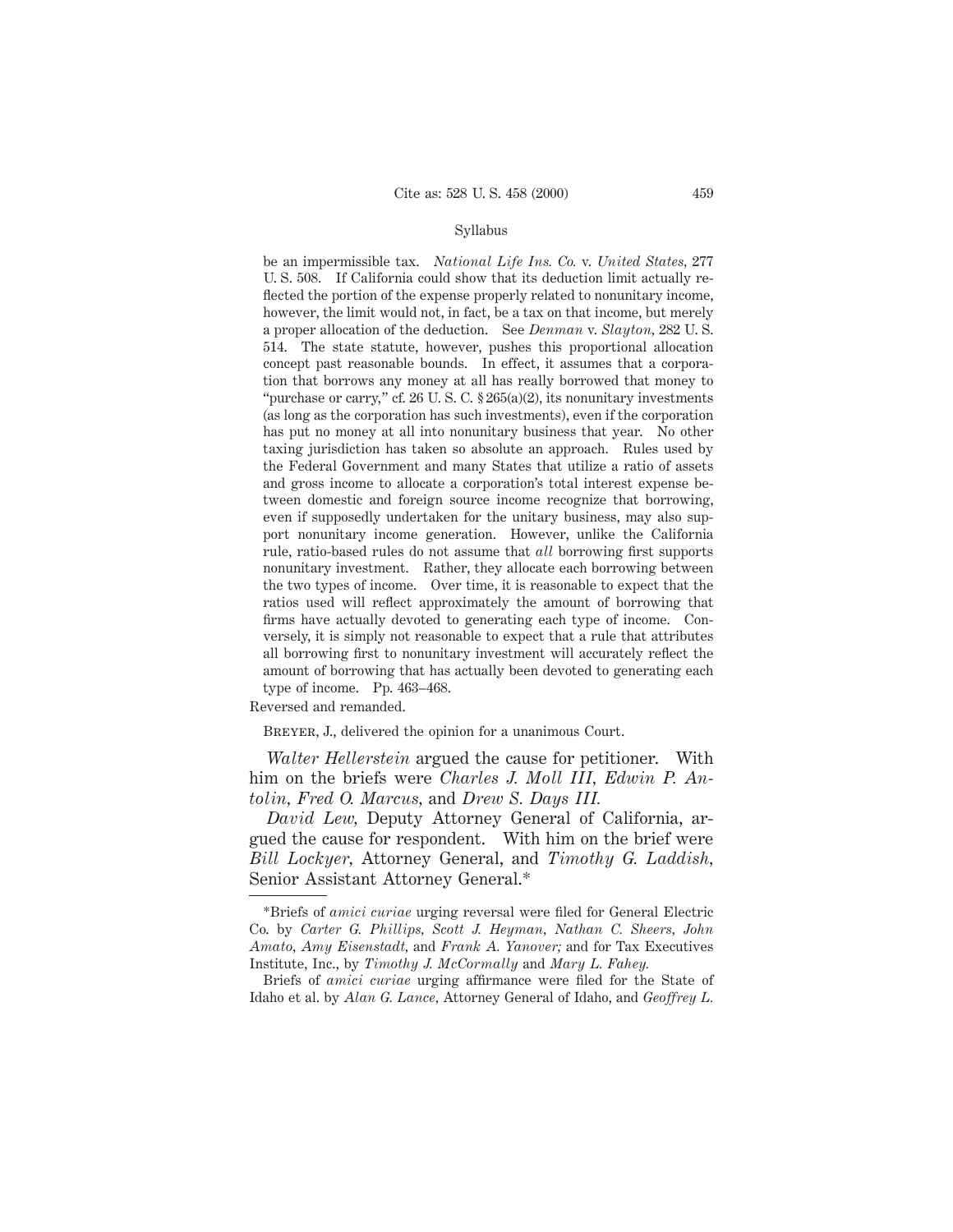# Justice Breyer delivered the opinion of the Court.

A State may tax a proportionate share of the income of a nondomiciliary corporation that carries out a particular business both inside and outside that State. *Allied-Signal, Inc.* v. *Director, Div. of Taxation,* 504 U. S. 768, 772 (1992). The State, however, may not tax income received by a corporation from an ""unrelated business activity" which constitutes a "discrete business enterprise."" *Id.*, at 773 (quoting *Exxon Corp.* v. *Department of Revenue of Wis.,* 447 U. S. 207, 224 (1980), in turn quoting *Mobil Oil Corp.* v. *Commissioner of Taxes of Vt.,* 445 U. S. 425, 442, 439 (1980)). California's rules for taxing its share of a multistate corporation's income authorize a deduction for interest expense. But they permit (with one adjustment) use of that deduction *only to the extent* that the amount exceeds certain out-of-state income arising from the unrelated business activity of a discrete business enterprise, *i. e.,* income that the State could not otherwise tax. We must decide whether those rules violate the Constitution's Due Process and Commerce Clauses. We conclude that they do.

I

The legal issue is less complicated than may first appear, as examples will help to show. California, like many other States, uses what is called a "unitary business" incomecalculation system for determining its taxable share of a multistate corporation's business income. In effect, that system first determines the corporation's total income from its nationwide business. During the years at issue, it then averaged three ratios—those of the firm's California property, payroll, and sales to total property, payroll, and sales to make a combined ratio. Cal. Rev. & Tax Code Ann.

*Thorpe,* Deputy Attorney General, *Bruce M. Botelho,* Attorney General of Alaska, *Joseph P. Mazurek,* Attorney General of Montana, and *Heidi Heitkamp,* Attorney General of North Dakota; and for the Multistate Tax Commission by *Paull Mines.*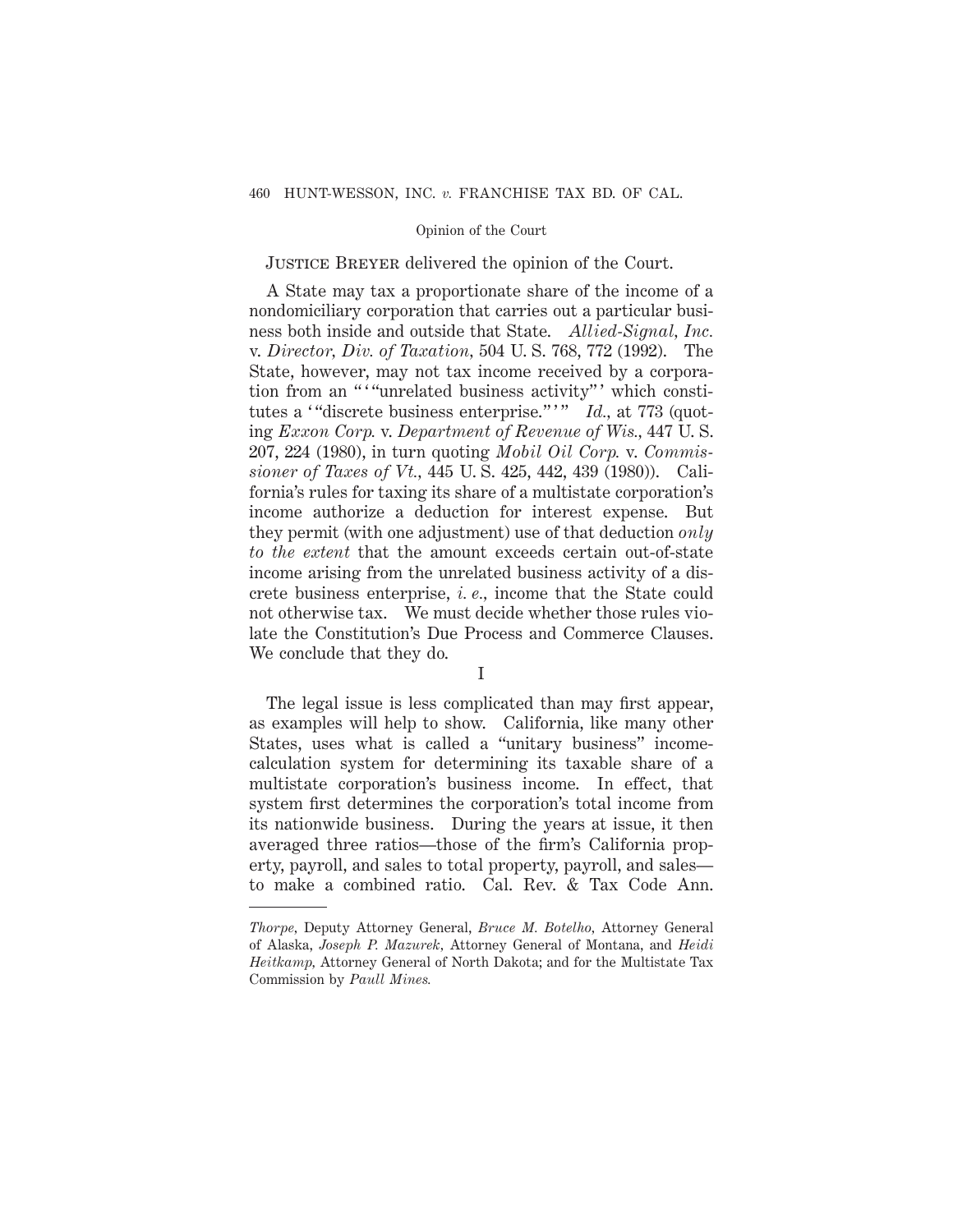§§ 25128, 25129, 25132, 25134 (West 1979). Finally, it multiplies total income by the combined ratio. The result is "California's share," to which California then applies its corporate income tax. If, for example, an Illinois tin can manufacturer, doing business in California and elsewhere, earns \$10 million from its total nationwide tin can sales, and if California's formula determines that the manufacturer does 10% of its business in California, then California will impose its income tax upon 10% of the corporation's tin can income, \$1 million.

The income of which California taxes a percentage is constitutionally limited to a corporation's "unitary" income. Unitary income normally includes all income from a corporation's business activities, but excludes income that "derive[s] from unrelated business activity which constitutes a discrete business enterprise," *Allied-Signal,* 504 U. S., at 773 (internal quotation marks omitted). As we have said, this latter "nonunitary" income normally is not taxable by any State except the corporation's State of domicile (and the States in which the "discrete enterprise" carries out its business). *Ibid.*

Any income tax system must have rules for determining the amount of net income to be taxed. California's system, like others, basically does so by asking the corporation to add up its gross income and then deduct costs. One of the costs that California permits the corporation to deduct is interest expense. The statutory language that authorizes that deduction—the language here at issue—contains an important limitation. It says that the amount of "interest deductible" shall be the amount by which "interest expense *exceeds* interest and dividend income . . . not subject to allocation by formula," *i. e.,* the amount by which the interest expense exceeds the interest and dividends that the nondomiciliary corporation has received from *nonunitary* businessor investment. Cal. Rev. & Tax Code Ann. § 24344 (West 1979) (emphasis added); Appendix, *infra.* Suppose the Illi-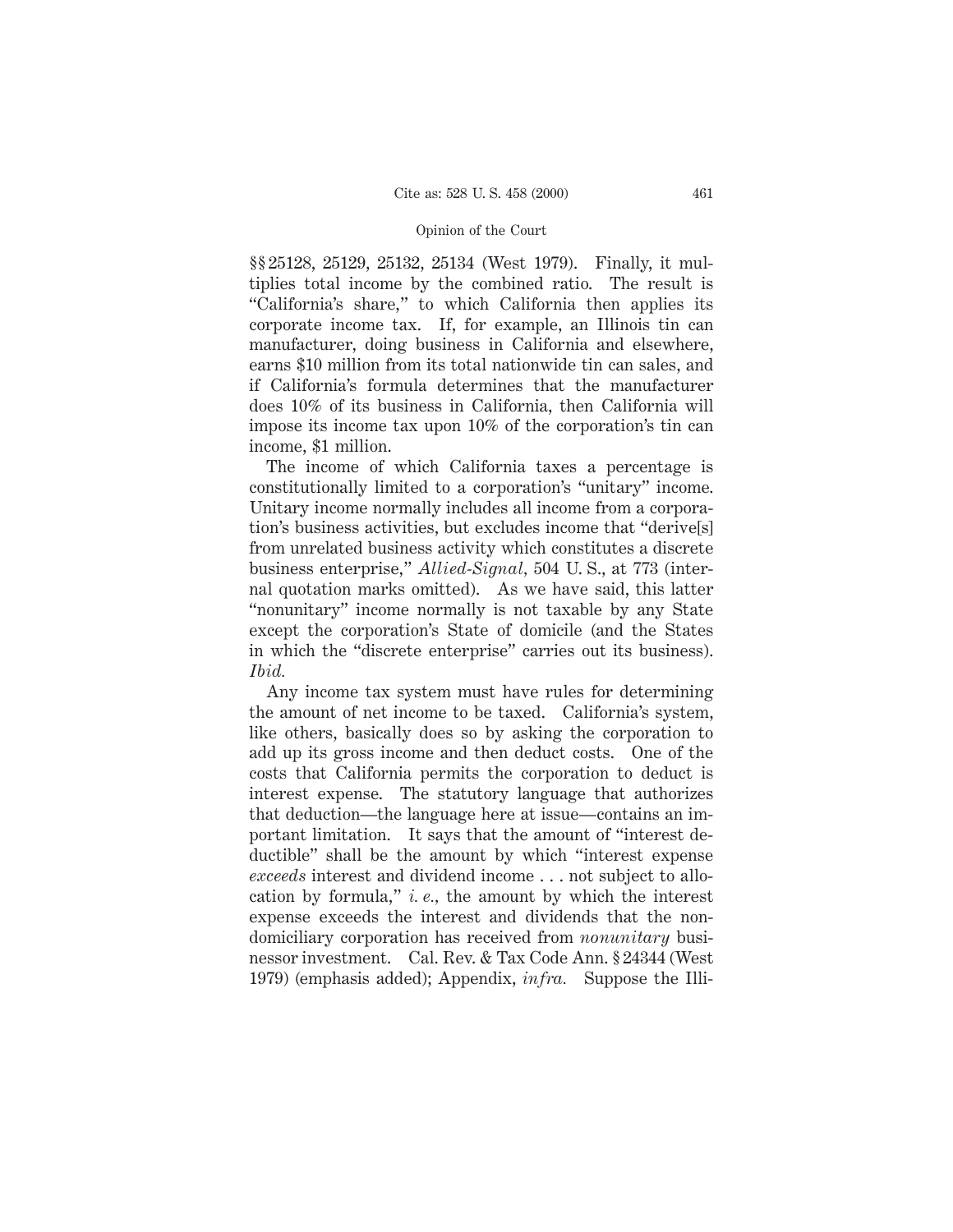nois tin can manufacturer has interest expense of \$150,000; and suppose it receives \$100,000 in dividend income from a nonunitary New Zealand sheep-farming subsidiary. California's rule authorizes an interest deduction, not of \$150,000, but of \$50,000, for the deduction is allowed only insofar as the interest expense "exceeds" this other unrelated income.

Other language in the statute makes the matter a little more complex. One part makes clear that, irrespective of nonunitary income, the corporation may use the deduction against unitary interest income that it earns. § 24344. This means that if the Illinois tin can manufacturer has earned \$100,000 from tin can related interest, say, interest paid on its tin can receipt bank accounts, the manufacturer can use \$100,000 of its interest expense deduction to offset that interest income (though it would still lose the remaining \$50,000 of deduction because of income from the New Zealand sheep farm). Another part provides an exception to the extent that the subsidiary paying the dividend has paid taxes to California. §§ 24344, 24402. If the sheep farm were in California, not New Zealand (or at least to the extent it were taxable in California), the tin can manufacturer would not lose the deduction. We need not consider either of these complications here.

One final complication involves a dispute between the parties over the amount of interest expense that the California statute at issue covers. Hunt-Wesson, Inc., claims that California (at least during the years at issue here) required interstate corporations first to determine what part of their interest expense was for interest related to the unitary business and what part was for interest related to other, nonunitary matters. It says that the statute then required it to put the latter to the side, so that only interest related to the unitary business was at issue. California agrees that the form it provided to corporations during the years at issue did work this way, but states that the form did not interpret the statute correctly. In its view, the statute takes all interest ex-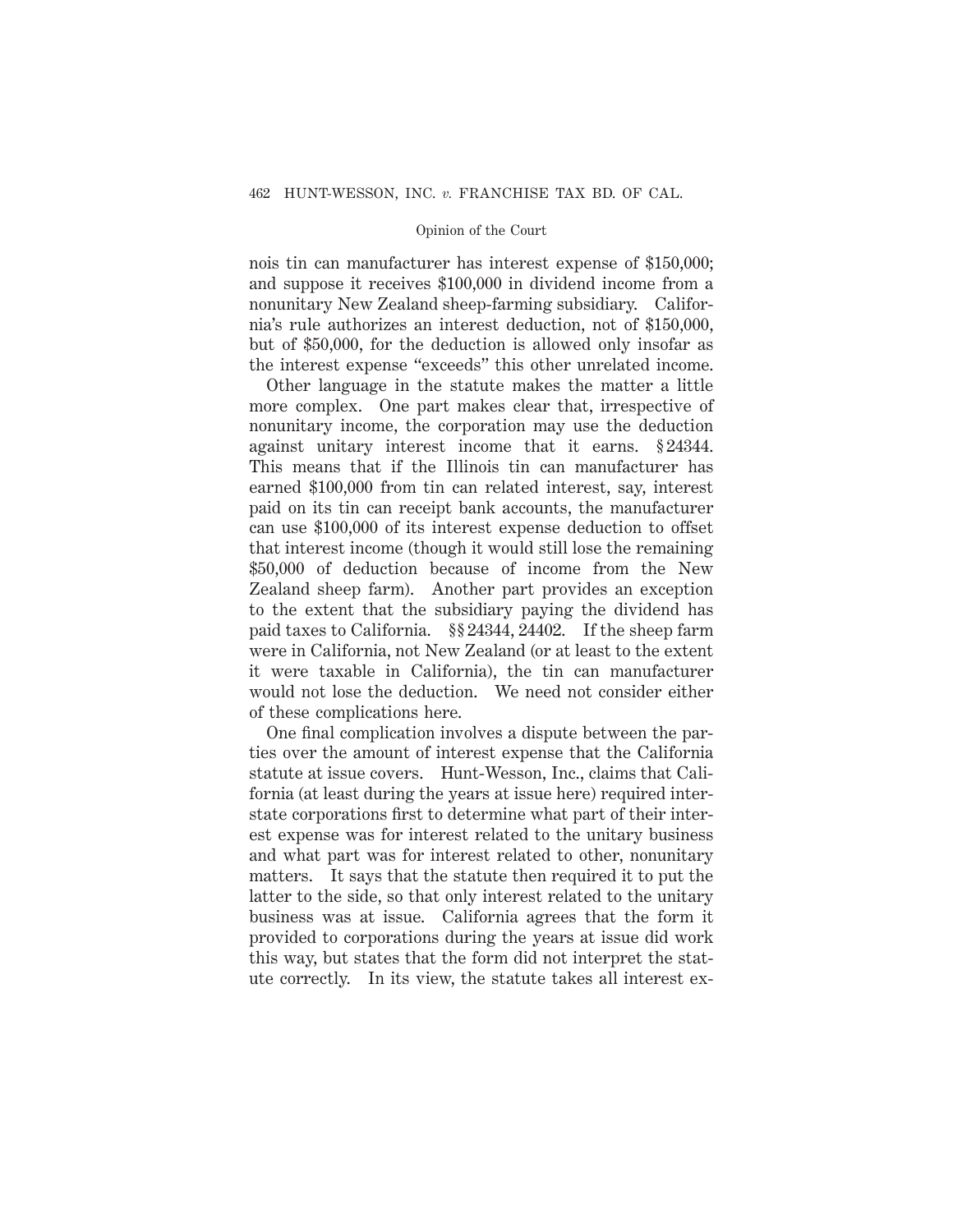pense into account. Apparently California now believes that, if the tin can manufacturer had \$100,000 interest expense related to its tin can business, and another \$50,000 interest expense related to the New Zealand sheep farm (say, money borrowed to buy shares in the farm), then California's statute would count a total interest expense of \$150,000, *all* of which California would permit it to deduct from its unitary tin can business income if, for example, it had no nonunitary New Zealand sheep farm income in that particular year. This matter, arguably irrelevant to the tax years here in question (Hunt-Wesson reported no nonunitary interest expense), is also irrelevant to our legal result. Therefore, we need not consider this particular dispute further.

The question before us then is reasonably straightforward: Does the Constitution permit California to carve out an exception to its interest expense deduction, which it measures by the amount of nonunitary dividend and interest income that the nondomiciliary corporation has received? Petitioner, Hunt-Wesson, Inc., is successor in interest to a nondomiciliary corporation. That corporation incurred interest expense during the years at issue. California disallowed the deduction for that expense insofar as the corporation had received relevant nonunitary dividend and interest income. Hunt-Wesson challenged the constitutional validity of the disallowance. The California Court of Appeal found it constitutional, No. A079969 (Dec. 11, 1998), App. 54; see also *Pacific Tel. & Tel. Co.* v. *Franchise Tax Bd.,* 7 Cal. 3d 544, 498 P. 2d 1030 (1972) (upholding statute), and the California Supreme Court denied review, App. 67. We granted certiorari to consider the question.

## II

Relevant precedent makes clear that California's rule violates the Due Process and Commerce Clauses of the Federal Constitution. In *Container Corp. of America* v. *Franchise Tax Bd.,* 463 U. S. 159 (1983), this Court wrote that the "Due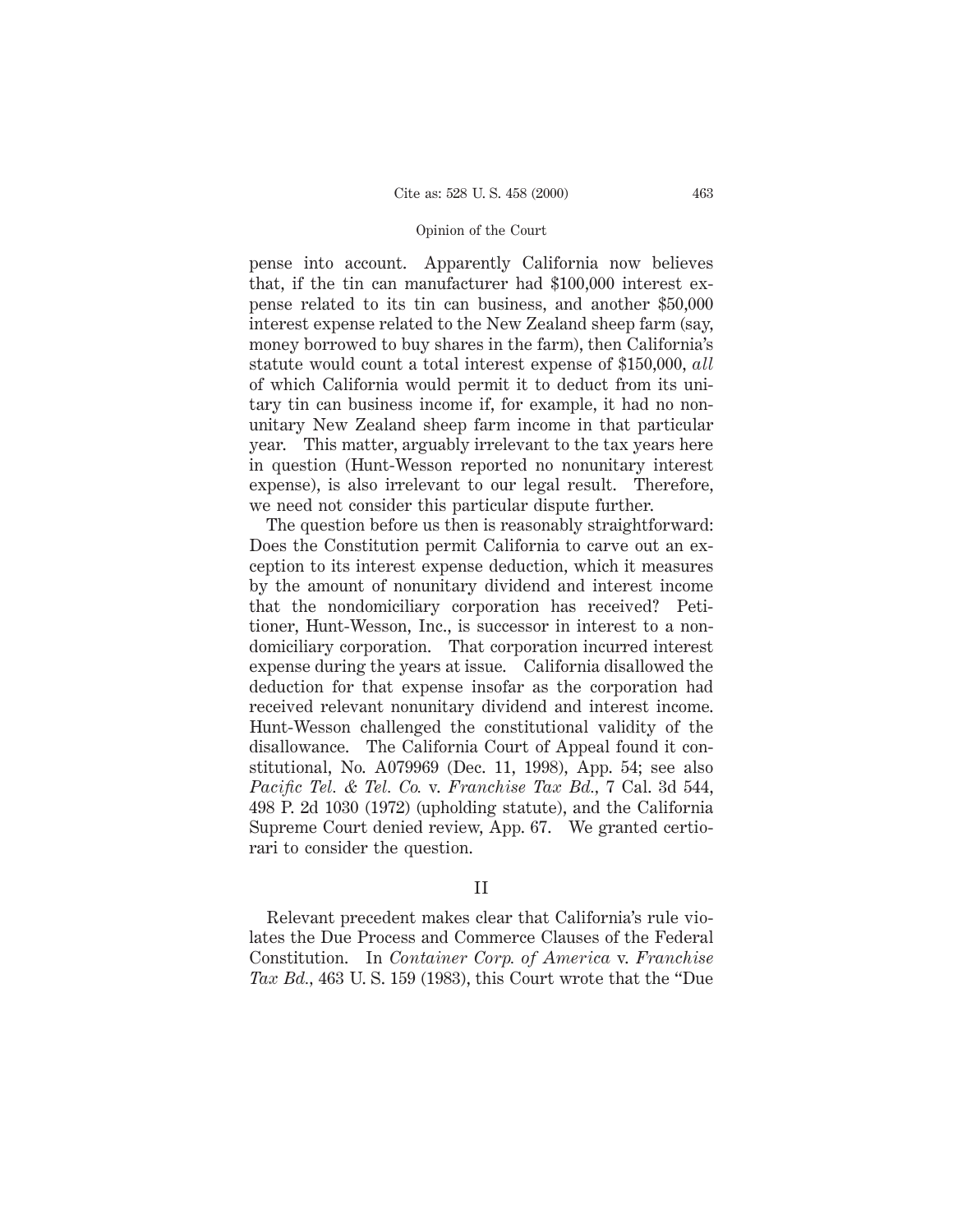Process and Commerce Clauses . . . do not allow a State to tax income arising out of interstate activities—even on a proportional basis—unless there is a ' "minimal connection" or "nexus" between the interstate activities and the taxing State, and "a rational relationship between the income attributed to the State and the intrastate values of the enterprise."" *Id.*, at 165–166 (quoting *Exxon Corp.*, 447 U.S., at 219–220, in turn quoting *Mobil Oil Corp.,* 445 U. S., at 436, 437). Cf. *International Harvester Co.* v. *Department of Treasury,* 322 U. S. 340, 353 (1944) (Rutledge, J., concurring in part and dissenting in part) ("If there is a want of due process to sustain" a tax, "by that fact alone any burden the tax imposes on the commerce among the states becomes 'undue' "). The parties concede that the relevant income here—that which falls within the scope of the statutory phrase "not allocable by formula"—is income that, like the New Zealand sheep farm in our example, by itself bears no "rational relationship" or "nexus" to California. Under our precedent, this "nonunitary" income may not constitutionally be taxed by a State other than the corporation's domicile, unless there is some other connection between the taxing State and the income. *Allied-Signal,* 504 U. S., at 772–773.

California's statute does not directly impose a tax on nonunitary income. Rather, it simply denies the taxpayer use of a portion of a deduction from unitary income (income like that from tin can manufacture in our example), income which does bear a "rational relationship" or "nexus" to California. But, as this Court once put the matter, a " 'tax on sleeping measured by the number of pairs of shoes you have in your closet is a tax on shoes.'" *Trinova Corp.* v. *Michigan Dept. of Treasury,* 498 U. S. 358, 374 (1991) (quoting Jenkins, State Taxation of Interstate Commerce, 27 Tenn. L. Rev. 239, 242 (1960)). California's rule measures the amount of additional unitary income that becomes subject to its taxation (through reducing the deduction) by precisely the amount of nonunitary income that the taxpayer has received. And for that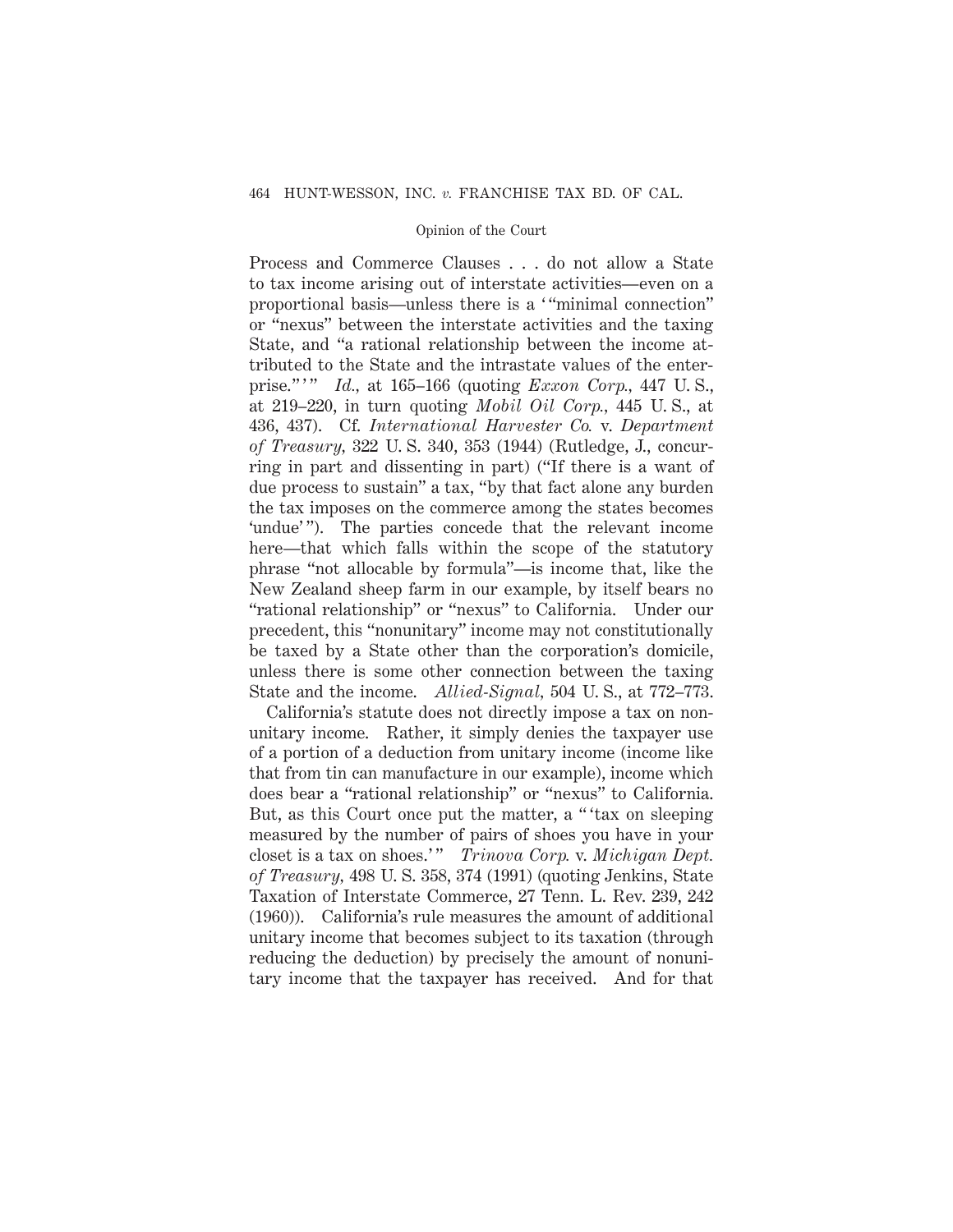reason, that which California calls a deduction limitation would seem, in fact, to amount to an impermissible tax. *National Life Ins. Co.* v. *United States,* 277 U. S. 508 (1928) (finding that a federal statute that reduced an insurance company's tax deduction for reserves by the amount of taxexempt interest the company received from a holding of "tax-free" municipal bonds constituted unlawful taxation of tax-exempt income).

However, this principle does not end the matter. California offers a justification for its rule that seeks to relate the deduction limit to collection of California's tax on unitary income. If California could show that its deduction limit actually reflected the portion of the expense properly related to nonunitary income, the limit would not, in fact, be a tax on nonunitary income. Rather, it would merely be a proper allocation of the deduction. See *Denman* v. *Slayton,* 282 U. S. 514 (1931) (upholding Federal Tax Code's denial of interest expense deduction where borrowing is incurred to "purchase or carry" tax-exempt obligations).

California points out that money is fungible, and that consequently it is often difficult to say whether a particular borrowing is "really" for the purpose of generating unitary income or for the purpose of generating nonunitary income. California's rule prevents a firm from claiming that it paid interest on borrowing for the first purpose (say, to build a tin can plant) when the borrowing is "really" for the second (say, to buy shares in the New Zealand sheep farm). Without some such rule, firms might borrow up to the hilt to support their (more highly taxed) unitary business needs, and use the freed unitary business resources to purchase (less highly taxed) nonunitary business assets. This "tax arbitrage" problem, California argues, is why this Court upheld the precursor of 26 U. S. C. § 265(a)(2), which denies the taxpayer an interest deduction insofar as the interest expense was "incurred or continued to purchase or carry" tax-exempt obligations or securities. *Denman* v. *Slayton,*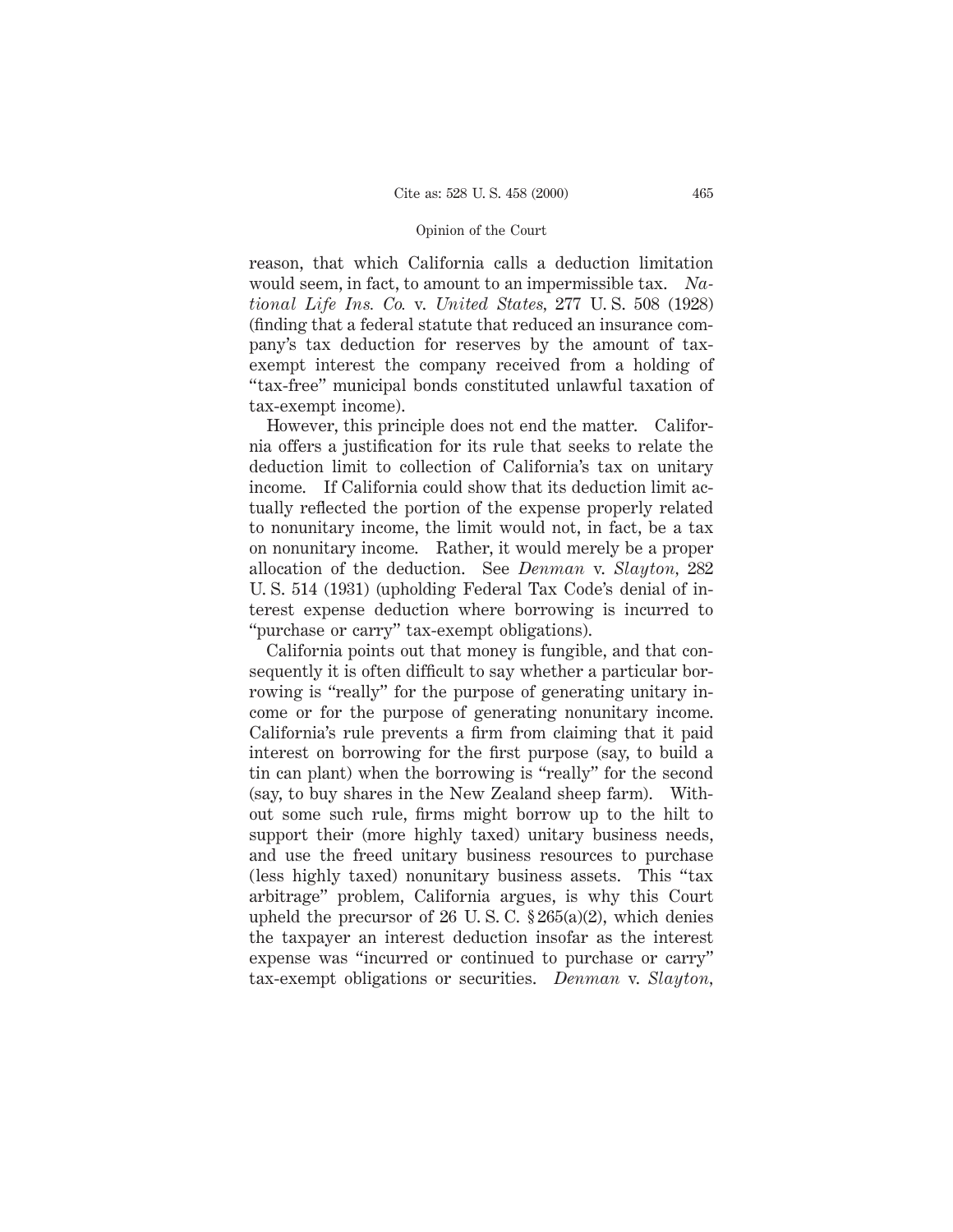*supra,* at 519. This Court has consistently upheld deduction denials that represent reasonable efforts properly to allocate a deduction between taxable and tax-exempt income, even though such denials mean that the taxpayer owes more than he would without the denial. *E. g., First Nat. Bank of Atlanta* v. *Bartow County Bd. of Tax Assessors,* 470 U. S. 583 (1985).

The California statute, however, pushes this concept past reasonable bounds. In effect, it assumes that a corporation that borrows any money at all has really borrowed that money to "purchase or carry," cf. 26 U.S.C. § 265(a)(2), its nonunitary investments (as long as the corporation has such investments), even if the corporation has put no money at all into nonunitary business that year. Presumably California believes that, in such a case, the unitary borrowing supports the nonunitary business to the extent that the corporation has any nonunitary investment because the corporation might have, for example, sold the sheep farm and used the proceeds to help its tin can operation instead of borrowing.

At the very least, this last assumption is unrealistic. And that lack of practical realism helps explain why California's rule goes too far. A state tax code that unrealistically assumes that *every* tin can borrowing first helps the sheep farm (or the contrary view that *every* sheep farm borrowing first helps the tin can business) simply because of the theoretical possibility of a hypothetical sale of either business is a code that fails to "actually reflect a reasonable sense of how income is generated," *Container Corp.,* 463 U. S., at 169, and in doing so assesses a tax upon constitutionally protected nonunitary income. That is so even if, as California claims, its rule attributes *all* interest expense both to unitary and to nonunitary income. And it is even more obviously so if, as Hunt-Wesson claims, California attributes all sheep-farmrelated borrowing to the sheep farm while attributing all tin-can-related borrowing first to the sheep farm as well.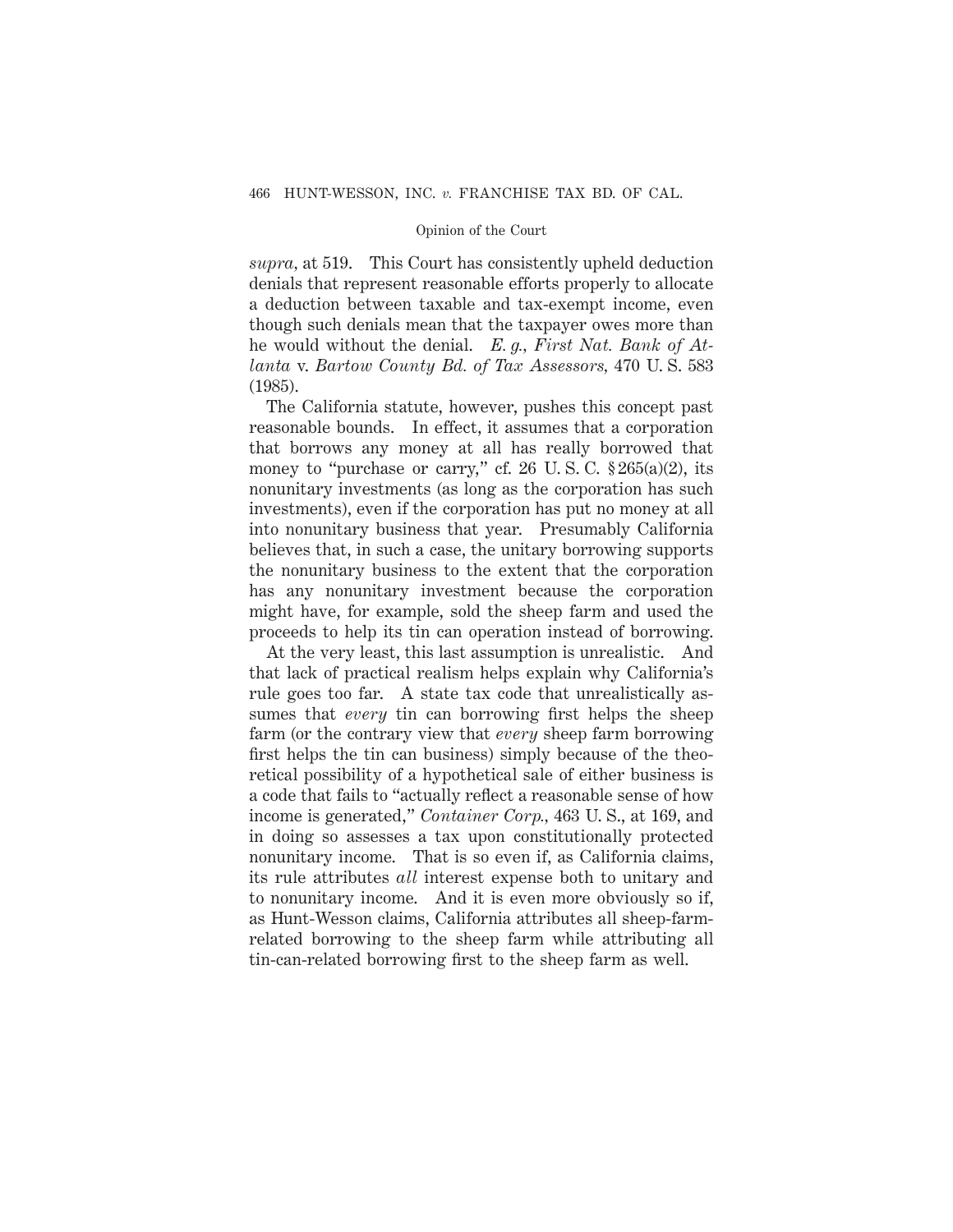No other taxing jurisdiction, whether federal or state, has taken so absolute an approach to the tax arbitrage problem that California presents. Federal law in comparable circumstances (allocating interest expense between domestic and foreign source income) uses a ratio of assets and gross income to allocate a corporation's total interest expense. See 26 CFR §§ 1.861–9T(f), (g) (1999). In a similar, but much more limited, set of circumstances, the federal rules use a kind of modified tracing approach—requiring that a certain amount of interest expense be allocated to foreign income in situations where a United States business group's loans to foreign subsidiaries and the group's total borrowing have increased relative to recent years (subject to a number of adjustments), and both loans and borrowing exceed certain amounts relative to total assets. See § 1.861–10. Some States other than California follow a tracing approach. See, *e. g.,* D. C. Mun. Regs., Tit. 9, § 123.4 (1998); Ga. Rules and Regs. § 560–7–7.03(3) (1999). Some use a set of ratio-based formulas to allocate borrowing between the generation of unitary and nonunitary income. See, *e. g.,* Ala. Code § 40–18–35(a)(2) (1998); La. Reg. § 1130(B)(1) (1988). And some use a combination of the two approaches. See, *e. g.,* N. M. Admin. Code, Tit. 3, § 5.5.8 (1999); Utah Code Ann. § 59–7–101 (19) (1999). No other jurisdiction uses a rule like California's.

Ratio-based rules like the one used by the Federal Government and those used by many States recognize that borrowing, even if supposedly undertaken for the unitary business, may also (as California argues) support the generation of nonunitary income. However, unlike the California rule, ratio-based rules do not assume that *all* borrowing first supports nonunitary investment. Rather, they allocate each borrowing between the two types of income. Although they may not reflect every firm's specific actions in any given year, it is reasonable to expect that, over some period of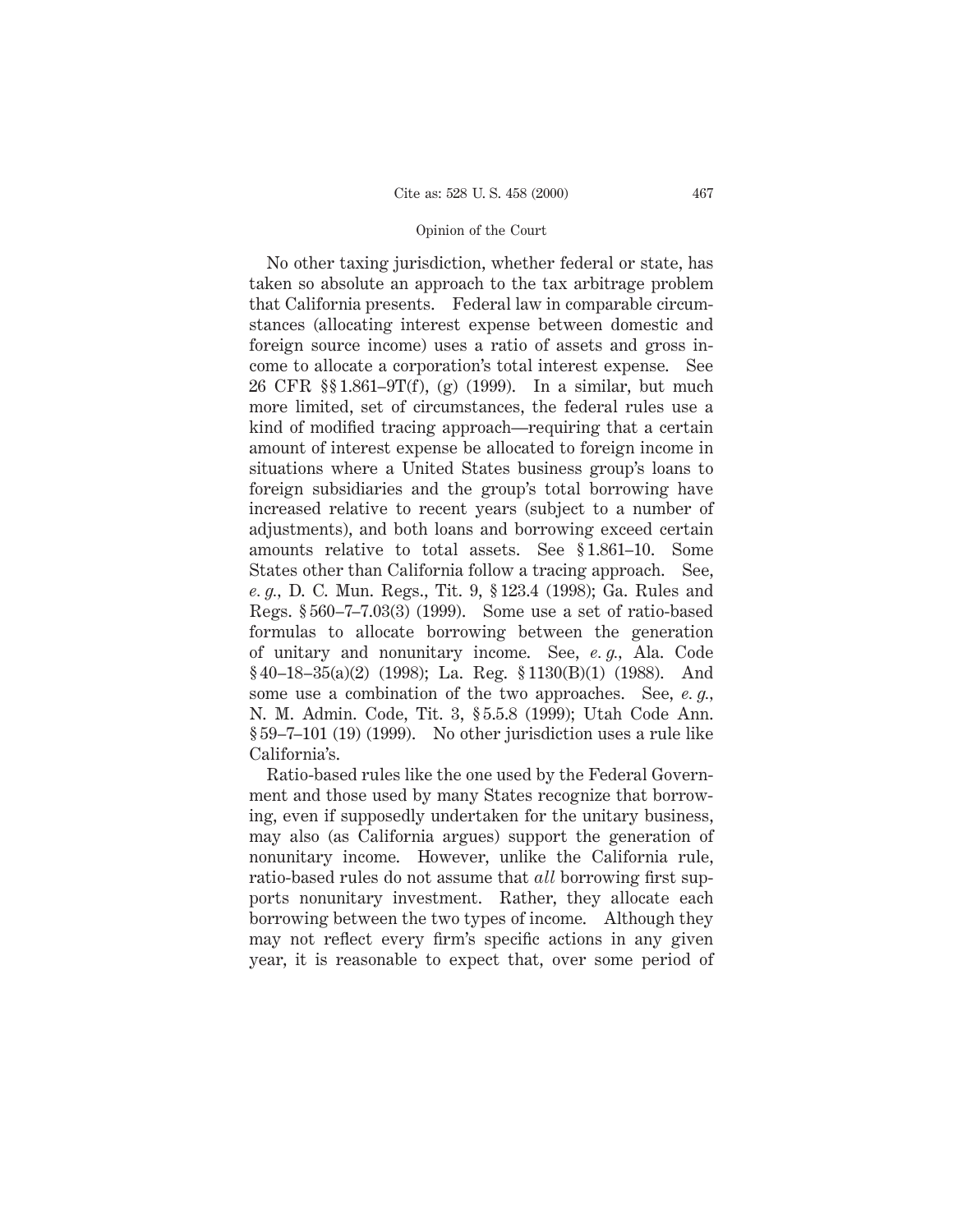# Appendix to opinion of the Court

time, the ratios used will reflect approximately the amount of borrowing that firms have actually devoted to generating each type of income. Conversely, it is simply not reasonable to expect that a rule that attributes all borrowing first to nonunitary investment will accurately reflect the amount of borrowing that has actually been devoted to generating each type of income.

Because California's offset provision is not a reasonable allocation of expense deductions to the income that the expense generates, it constitutes impermissible taxation of income outside its jurisdictional reach. The provision therefore violates the Due Process and Commerce Clauses of the Constitution.

The judgment of the California Court of Appeal is reversed, and the case is remanded for proceedings not inconsistent with this opinion.

*It is so ordered.*

# APPENDIX TO OPINION OF THE COURT

Cal. Rev. & Tax Code Ann. § 24344 (West 1979).

"Interest; restrictions

"(a) Except as limited by subsection (b), there shall be allowed as a deduction all interest paid or accrued during the income year on indebtedness of the taxpayer.

"(b) [T]he interest deductible shall be an amount equal to interest income subject to allocation by formula, plus the amount, if any, by which the balance of interest expense exceeds interest and dividend income (except dividends deductible under the provisions of Section 24402) not subject to allocation by formula. Interest expense not included in the preceding sentence shall be directly offset against interest and dividend income (except dividends deductible under the provisions of Section 24402) not subject to allocation by formula."